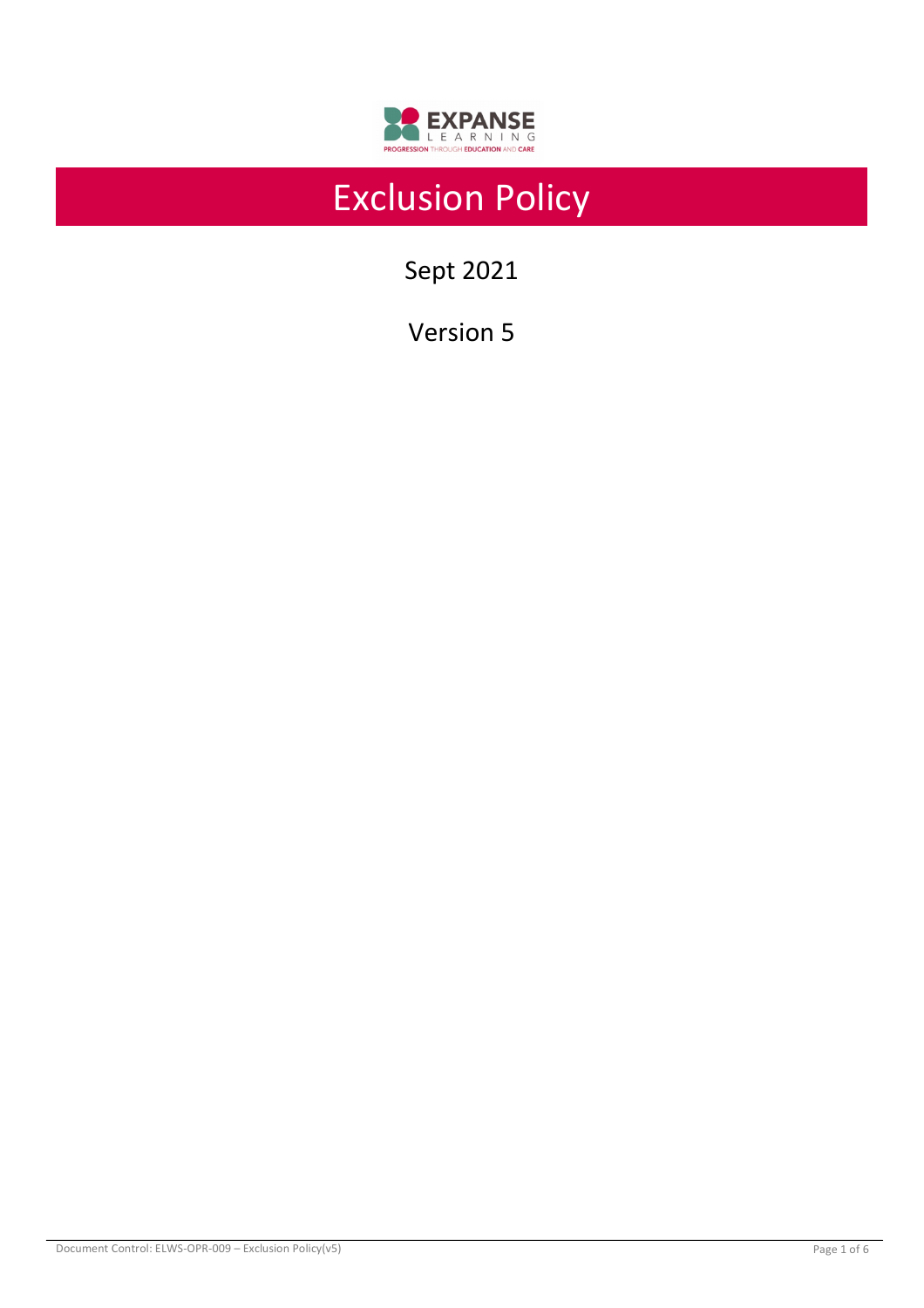# **1. Scope**

This policy applies to all staff at Expanse Learning Wigan School (Hereafter referred to as the School).

# **2. Aim**

Our school aims to ensure that:

- The exclusions process is applied fairly and consistently
- The exclusions process is understood by governors, staff, parents and students
- Students in school are safe and happy
- Students do not become NEET/CME or any other undesired designation for a child at school age (not in education, employment or training/Children Missing Education)

# **3. Legislation and statutory guidance**

This policy is based on statutory guidance from the Department for Education: Exclusion from maintained schools, academies and student referral units (PRUs) in England. It is based on the following legislation, which outline schools' powers to exclude students:

- Section 52 of the Education Act 2002, as amended by the Education Act 2011
- The School Discipline (Student Exclusions and Reviews) (England) Regulations 2012
- Sections 64-68 of the School Standards and Framework Act 1998

In addition, the policy is based on:

- Part 7, chapter 2 of the Education and Inspections Act 2006, which looks at parental responsibility for excluded students
- Section 579 of the Education Act 1996, which defines 'school day'
- The Education (Provision of Full-Time Education for Excluded Students) (England) Regulations 2007, as amended by The Education (Provision of Full-Time Education for Excluded Students) (England) (Amendment) Regulations 2014

This policy complies with our funding agreement and articles of association.

## **4. The decision to exclude**

Only the headteacher, or acting headteacher, can exclude a student from school. A permanent exclusion will be taken as a last resort.

A decision to exclude a student will be taken only:

- In response to serious or persistent breaches of the school's behaviour policy, **and**
- If allowing the student to remain in school would seriously harm the education or welfare of others

## **5. Before deciding whether to exclude a student, either permanently or for a fixed period, the headteacher will:**

- Consider all the relevant facts and evidence, including whether the incident(s) leading to the exclusion were provoked
- Allow the student to give their version of events
- Consider the external, family & societal factors surrounding a student and whether an exclusion would be in the child's best interest
- Consider any contextual safeguarding factors
- Consider the current professional designation of a child (for example CLA, CP)
- Consider if the student has special educational needs (SEN)

## **6. Definition**

For the purposes of exclusions, school day is defined as any day on which there is a school session. Therefore, INSET or staff training days do not count as a school day.

## **7. Roles and responsibilities**

## *The headteacher*

## *Informing parents*

The headteacher will immediately provide the following information, in writing, to the parents of an excluded student: • The reason(s) for the exclusion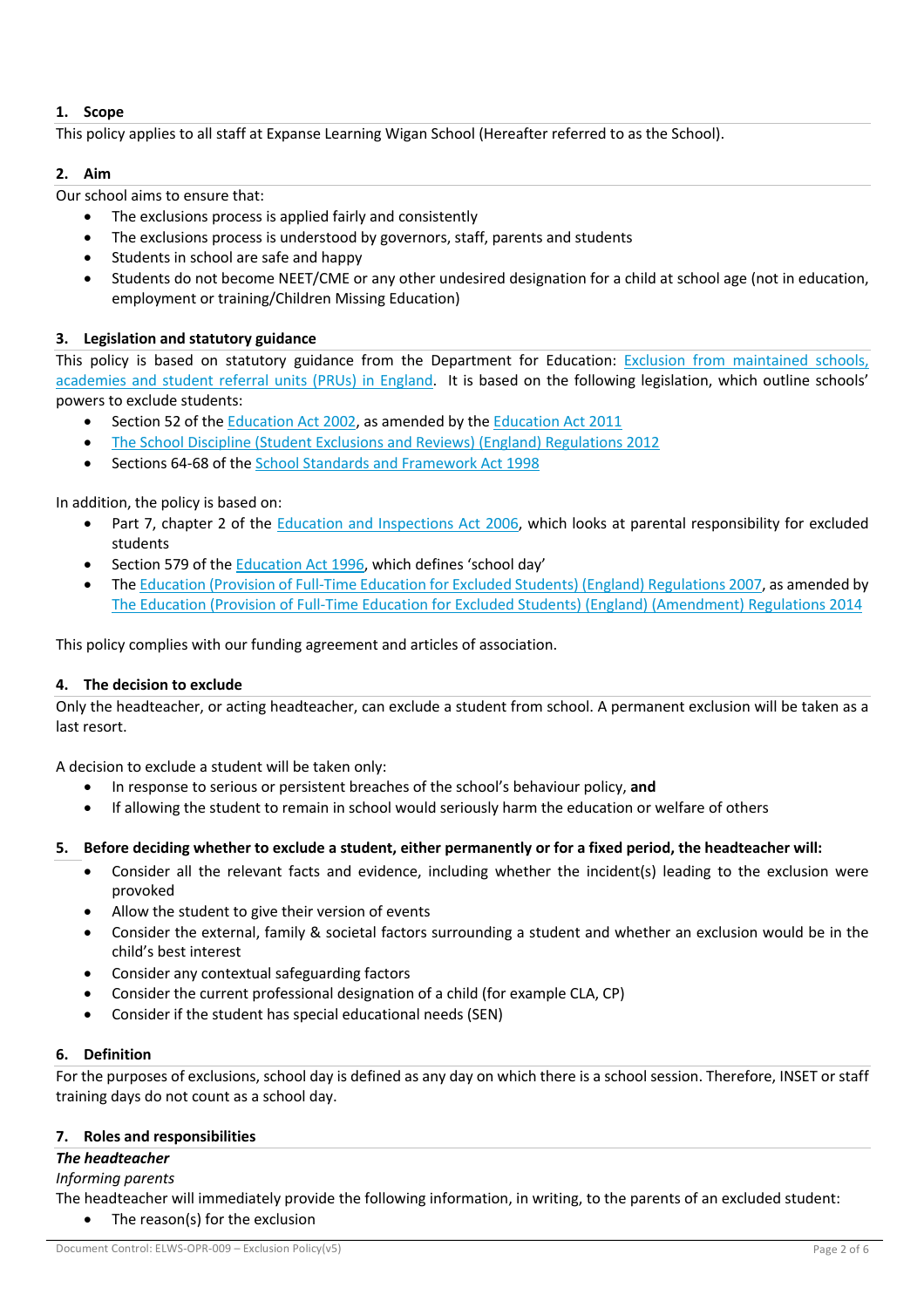- The length of a fixed-term exclusion or, for a permanent exclusion, the fact that it is permanent
- Information about parents' right to make representations about the exclusion to the Board of Directors and/or the Governing Board and how the student may be involved in this
- Where there is a legal requirement for the governing board to meet to consider the reinstatement of a student, and that parents have a right to attend a meeting, be represented at a meeting (at their own expense) and to bring a friend

The headteacher will also notify parents by the end of the afternoon session on the day their child is excluded that for the first 5 school days of an exclusion, or until the start date of any alternative provision where this is earlier, parents are legally required to ensure that their child is not present in a public place during school hours without a good reason. Parents may be given a fixed penalty notice or prosecuted if they fail to do this.

If alternative provision is being arranged, the following information will be included when notifying parents of an exclusion:

- The start date for any provision of full-time education that has been arranged
- The start and finish times of any such provision, including the times for morning and afternoon sessions, where relevant
- The address at which the provision will take place
- Any information required by the student to identify the person they should report to on the first day

Where this information on alternative provision is not reasonably ascertainable by the end of the afternoon session, it may be provided in a subsequent notice, but it will be provided no later than 48 hours before the provision is due to start. The only exception to this is where alternative provision is to be provided before the sixth day of an exclusion, in which case the information can be provided with less than 48 hours' notice with parents' consent.

## *Informing the governing board and local authority*

The headteacher will immediately notify the Board of Directors and the local authority (LA) of:

- A permanent exclusion, including when a fixed-period exclusion is made permanent
- Exclusions which would result in the student being excluded for more than 5 school days (or more than 10 lunchtimes) in a term
- Exclusions which would result in the student missing a public examination

For a permanent exclusion, if the student lives outside the LA in which the school is located, the headteacher will also immediately inform the student's 'home authority' of the exclusion and the reason(s) for it without delay.

For all other exclusions, the headteacher will notify the governing board and LA once a term.

## *The governing board*

The governing board has a duty to consider the reinstatement of an excluded student (see section 6) within 14 days of receipt of a request, the governing board will provide the Local Authority with information about any exclusions in the last 12 months. For a fixed-period exclusion of more than 5 school days, the governing board will review and challenge any arranged suitable full-time education for the student. This provision will begin no later than the sixth day of the exclusion. Provision does not have to be arranged for students in the final year of compulsory education who do not have any further public examinations to sit.

## *The LA*

For permanent exclusions, the LA is responsible for arranging suitable full-time education to begin no later than the sixth day of the exclusion.

## **8. Considering the reinstatement of a student**

The Board of Directors will consider the reinstatement of an excluded student within 15 school days of receiving the notice of the exclusion if:

- The exclusion is permanent
- It is a fixed-term exclusion which would bring the student's total number of school days of exclusion to more than 15 in a term
- It would result in a student missing a public examination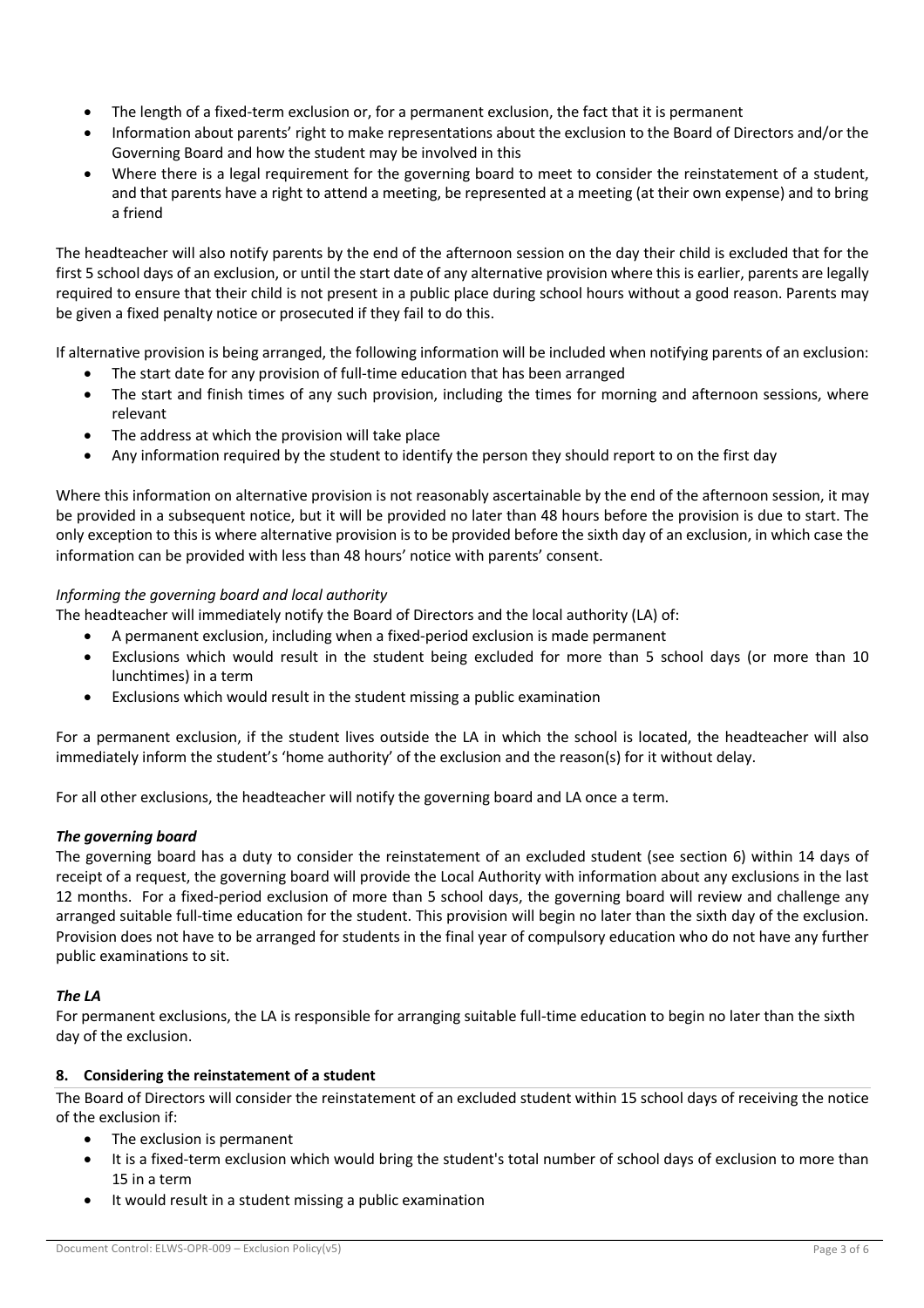If requested to do so by parents, the Board of Directors will consider the reinstatement of an excluded student within 50 school days of receiving notice of the exclusion if the student would be excluded from school for more than 5 school days, but less than 15, in a single term.

Where an exclusion would result in a student missing a public examination, the board of Directors will consider the reinstatement of the student before the date of the examination. If this is not practicable, the Board of Directors will consider the exclusion and decide whether or not to reinstate the student.

The Board of Directors can either:

- Decline to reinstate the student, or
	- Direct the reinstatement of the student immediately, or on a particular date

In reaching a decision, the Board of Directors will consider whether the exclusion was lawful, reasonable and procedurally fair and whether the headteacher followed their legal duties. They will decide whether or not a fact is true 'on the balance of probabilities', which differs from the criminal standard of 'beyond reasonable doubt', as well as any evidence that was presented in relation to the decision to exclude. Minutes will be taken of the meeting, and a record of evidence considered kept. The outcome will also be recorded on the student's educational record.

The Board of Directors will notify, in writing, the headteacher, parents and the LA of its decision, along with reasons for its decision, without delay.

Where an exclusion is permanent the decision will also include the following:

- The fact that it is permanent
	- Notice of parents' right to ask for the decision to be reviewed by an independent review panel, and:
		- $\circ$  The date by which an application for an independent review must be made
		- o The name and address to whom an application for a review should be submitted
		- $\circ$  That any application should set out the grounds on which it is being made and that, where appropriate, reference to how the student's SEN are considered to be relevant to the exclusion
		- $\circ$  That, regardless of whether the excluded student has recognised SEN, parents have a right to require the Local Authority to appoint a SEN expert to attend the review
		- o Details of the role of the SEN expert and that there would be no cost to parents for this appointment
		- $\circ$  That parents must make clear if they wish for a SEN expert to be appointed in any application for a review
		- $\circ$  That parents may, at their own expense, appoint someone to make written and/or oral representations to the panel, and parents may also bring a friend to the review
- That if parents believe that the exclusion has occurred as a result of discrimination, they may make a claim under the Equality Act 2010 to the first-tier tribunal (special educational needs and disability), in the case of disability discrimination, or the county court, in the case of other forms of discrimination. A claim of discrimination made under these routes should be lodged within 6 months of the date on which the discrimination is alleged to have taken place

## **9. An independent review**

If parents apply for an independent review, the Board of Directors will arrange for an independent panel to review the decision not to reinstate a permanently excluded student. Applications for an independent review must be made within 15 school days of notice being given to the parents by of the decision to not reinstate a student.

A panel of 3 or 5 members will be constituted with representatives from each of the categories below:

- A lay member to chair the panel who has not worked in any school in a paid capacity, disregarding any experience as a school governor or volunteer
- School governors who have served as a governor for at least 12 consecutive months in the last 5 years, provided they have not been teachers or headteachers during this time
- Headteachers or individuals who have been a headteacher within the last 5 years

## A person may not serve as a member of a review panel if they:

- Are a Director of the School or governing board of the excluding school
- Are the headteacher of the excluding school, or have held this position in the last 5 years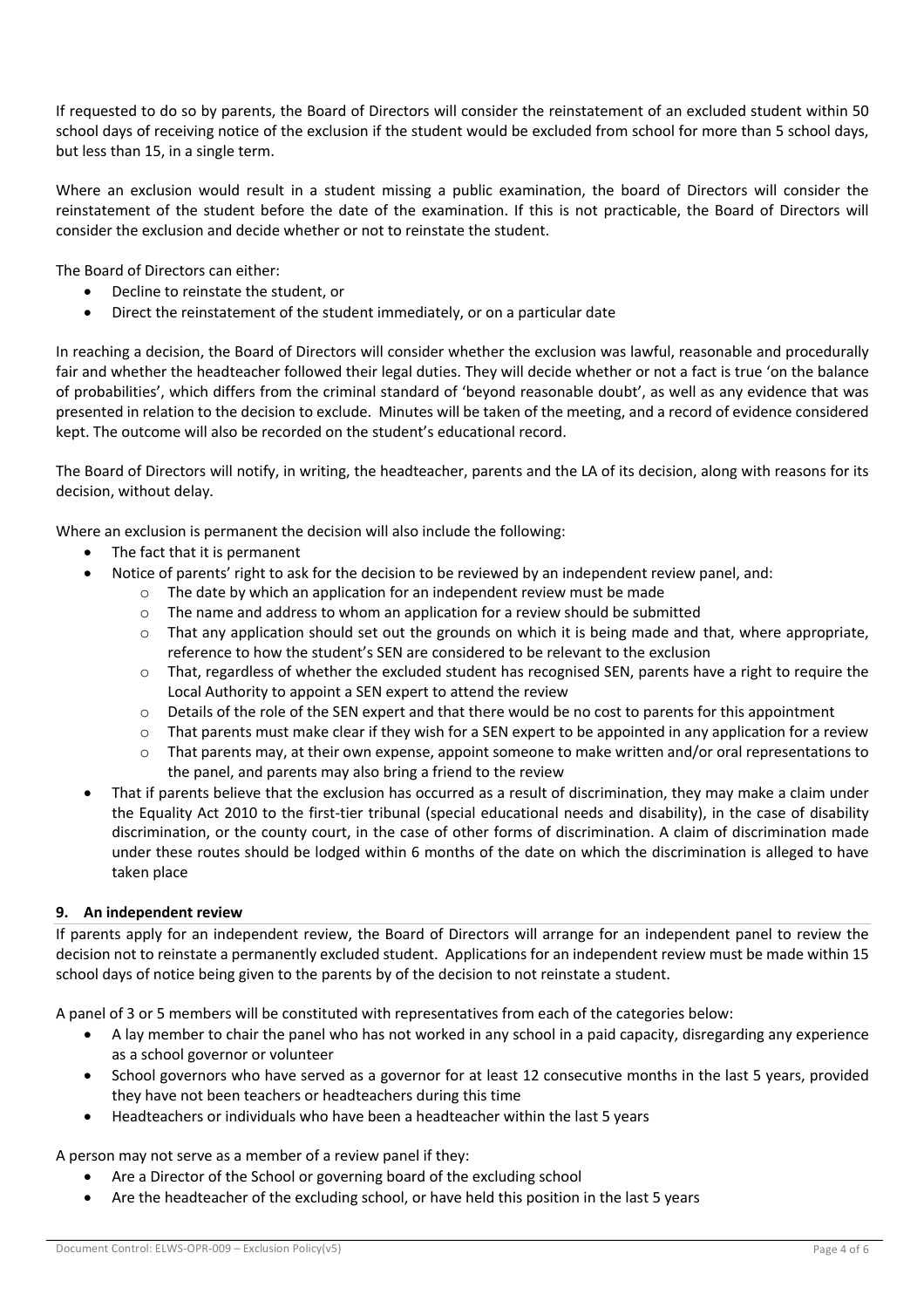- Are an employee of the Local Authority or School or the governing board, of the excluding school (unless they are employed as a headteacher at another school)
- Have, or at any time have had, any connection with the Local Authority, school, governing board, parents or student, or the incident leading to the exclusion, which might reasonably be taken to raise doubts about their impartially

A clerk will be appointed to the panel.

The independent panel will decide one of the following:

- Uphold the Board's decision
- Recommend that the Board reconsiders reinstatement

The panel's decision can be decided by a majority vote. In the case of a tied decision, the chair has the casting vote.

#### **10. School registers**

A student's name will be removed from the school admissions register if:

- 15 school days have passed since the parents were notified of the exclusion panel's decision to not reinstate the student and no application has been made for an independent review panel, or
- The parents have stated in writing that they will not be applying for an independent review panel

Where an application for an independent review has been made, the Board will wait until that review has concluded before removing a student's name from the register. Where alternative provision has been made for an excluded student and they attend it, code B (education off-site) or code D (dual registration) will be used on the attendance register. Where excluded students are not attending alternative provision, code E (absent) will be used.

#### **11. Returning from a fixed-term exclusion**

Following a fixed-term exclusion, a re-integration meeting will be held involving the student, parents, a member of senior staff and other staff, where appropriate/possible. The following measures may be implemented when a student returns from a fixed-term exclusion:

- Agreeing a behaviour contract
- Putting a student 'on report'

#### **12. Monitoring arrangements**

- The Headteacher monitors the number of exclusions every term and reports back to the Board of Directors and the governing body. They also liaise with the local authority to ensure suitable full-time education for excluded students.
- $\circ$  This policy will be reviewed by the Head Teacher every 1 years. At every review, the policy will be shared with the Board of Directors/governing board.

| Impact of non-compliance                   |                                                                                      |                             |  |  |
|--------------------------------------------|--------------------------------------------------------------------------------------|-----------------------------|--|--|
|                                            |                                                                                      |                             |  |  |
| Staff:                                     | Disciplinary action                                                                  |                             |  |  |
| Student:                                   | Not applicable                                                                       |                             |  |  |
| Legislation/organisational:                | Reputational damage, litigation, statutory and non-regulated compliance. prosecution |                             |  |  |
| Compliance lead:                           | Headteacher/Director of Schools                                                      |                             |  |  |
| <b>Policy Reference:</b>                   | ELWS-OPR-009                                                                         |                             |  |  |
| <b>Version:</b>                            | 5                                                                                    |                             |  |  |
| <b>Agreed policy location:</b>             | DatabridgeMIS and Company Webpage                                                    |                             |  |  |
| Does the policy require Governor approval? | No                                                                                   |                             |  |  |
| Approval                                   |                                                                                      |                             |  |  |
| <b>Prepared by</b>                         | Approved by                                                                          | <b>Counter Signatory</b>    |  |  |
| <b>Richard King</b>                        | <b>Tony Brown</b>                                                                    | Scott Roberts (Assoc. CIPD) |  |  |